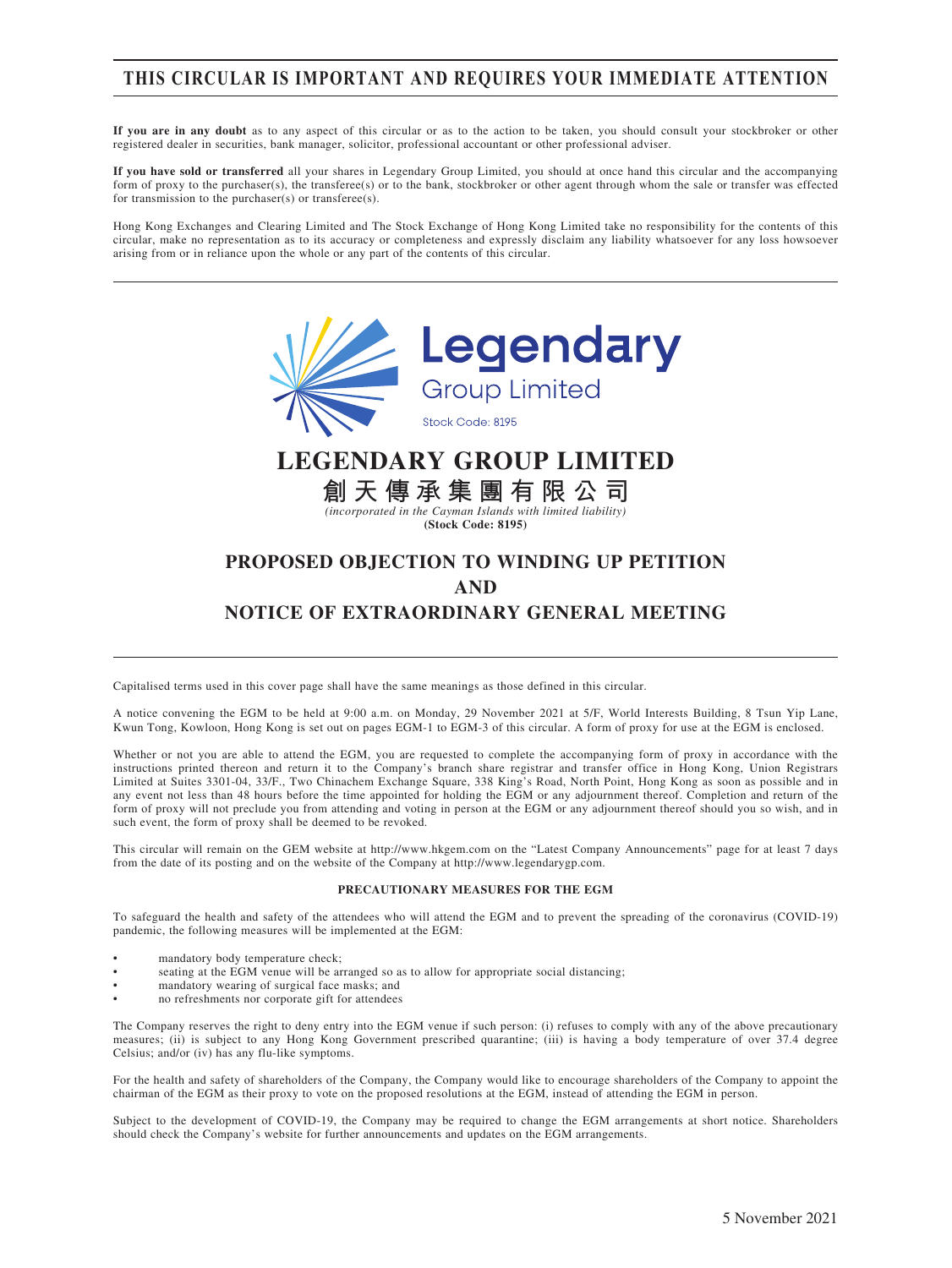# **CONTENTS**

#### *Page*

| $\overline{\mathbf{u}}$  |
|--------------------------|
|                          |
| $\overline{\mathcal{E}}$ |
|                          |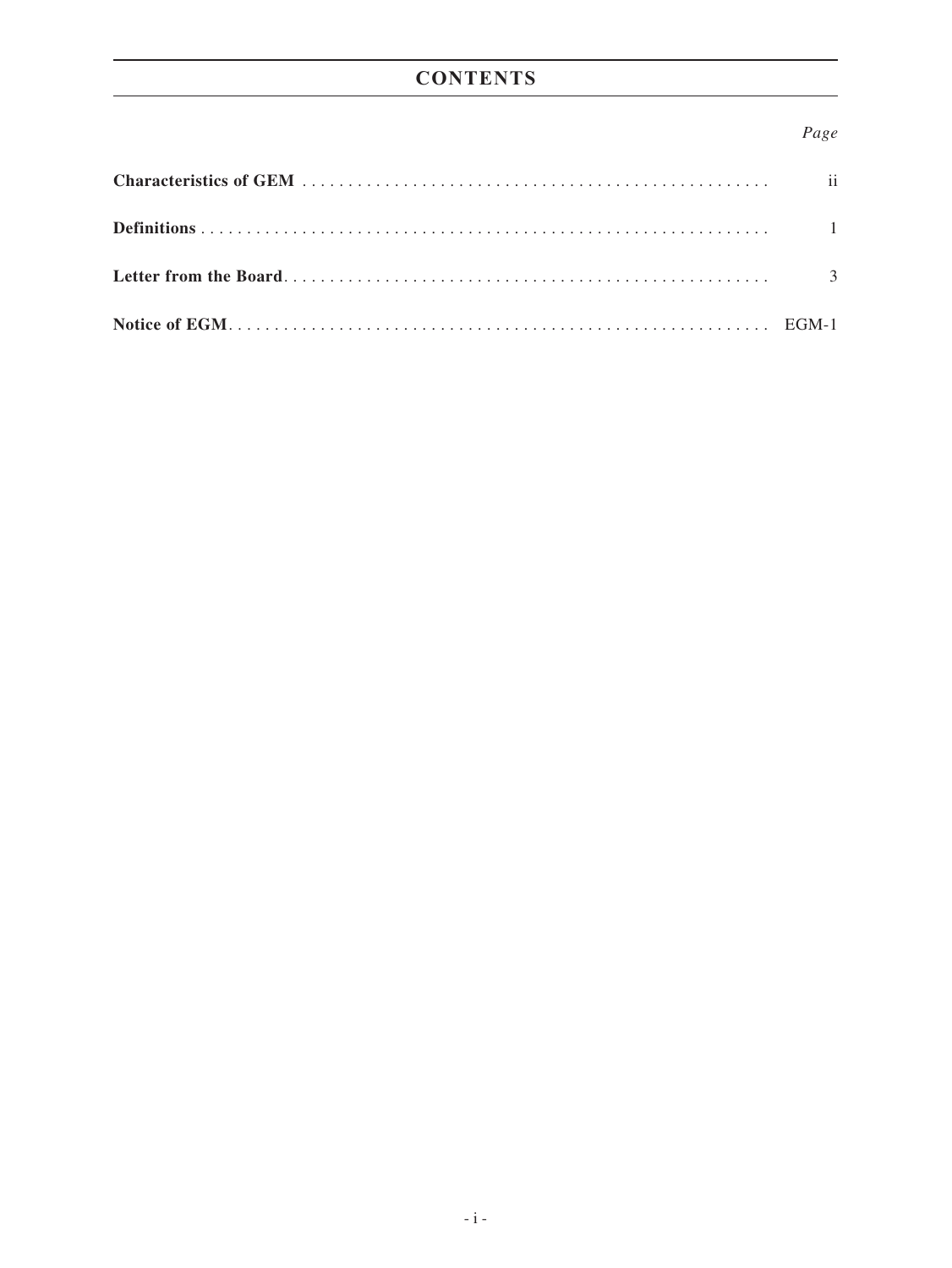**GEM has been positioned as a market designed to accommodate small and midsized companies to which a higher investment risk may be attached than other companies listed on the Stock Exchange. Prospective investors should be aware of the potential risks of investing in such companies and should make the decision to invest only after due and careful consideration.**

**Given that the companies listed on GEM are generally small and mid-sized companies, there is a risk that securities traded on GEM may be more susceptible to high market volatility than securities traded on the Main Board and no assurance is given that there will be a liquid market in the securities traded on GEM.**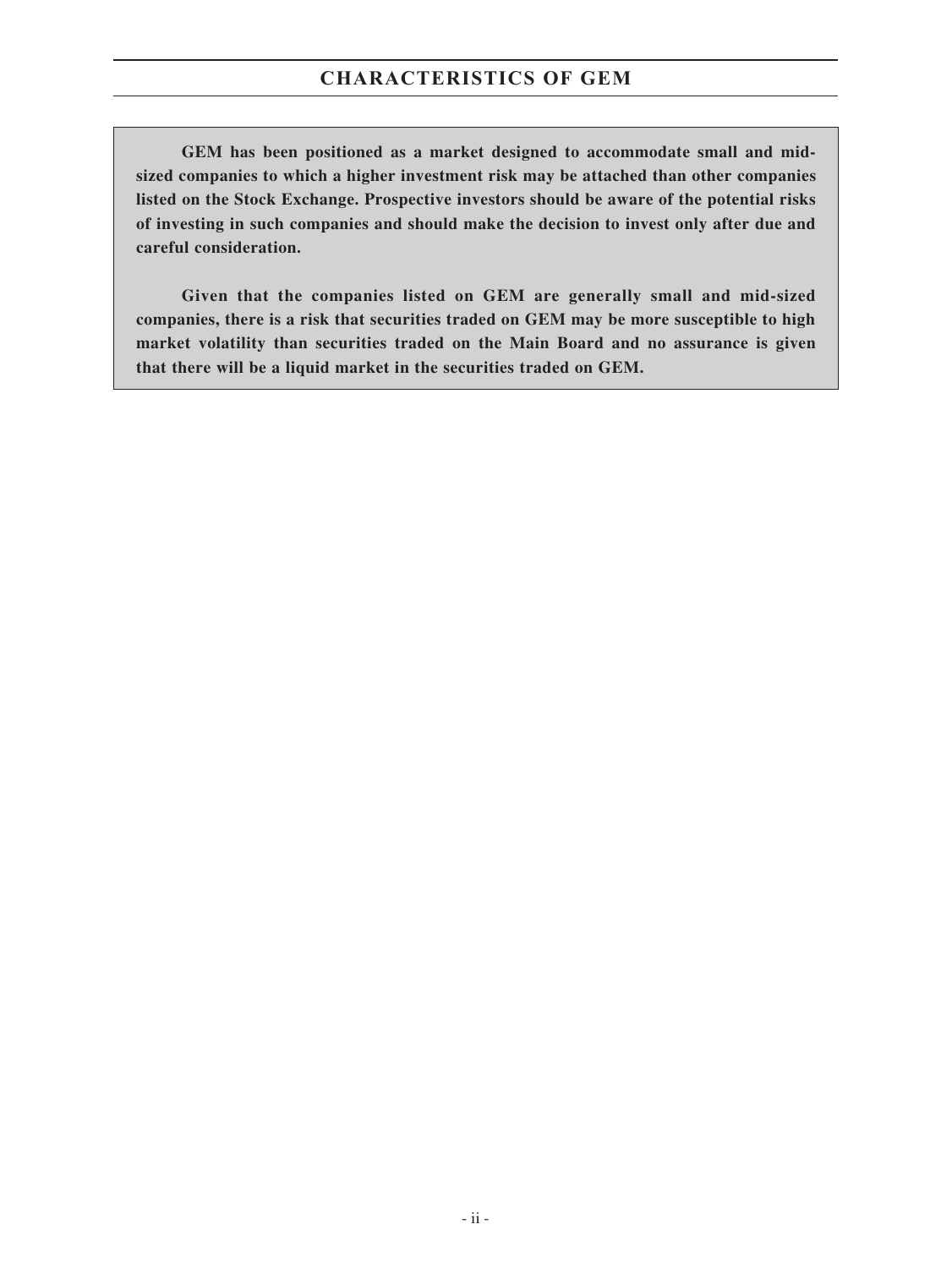## **DEFINITIONS**

*In this circular, unless the context requires otherwise, the following expressions shall have the meanings set out below:*

| "Board"             | the board of Directors                                                                                                                                                                                                                                                                                                                  |
|---------------------|-----------------------------------------------------------------------------------------------------------------------------------------------------------------------------------------------------------------------------------------------------------------------------------------------------------------------------------------|
| "Company"           | Legendary Group Limited (創天傳承集團有限公司), a<br>company incorporated in the Cayman Islands with limited<br>liability, whose Shares are listed on GEM (Stock Code:<br>8195)                                                                                                                                                                   |
| " $Directory$ "     | the director(s) of the Company                                                                                                                                                                                                                                                                                                          |
| "EGM"               | the extraordinary general meeting of the Company to<br>be held at 5/F, World Interests Building, 8 Tsun Yip<br>Lane, Kwun Tong, Kowloon, Hong Kong on Monday, 29<br>November 2021 at 9:00 a.m. or any adjournment thereof for<br>the purpose of considering and, if thought fit, approving the<br>resolutions set out in the EGM Notice |
| "EGM Notice"        | the notice convening the EGM as set out on pages EGM-1<br>to EGM-3 of this circular                                                                                                                                                                                                                                                     |
| "GEM"               | GEM operated by the Stock Exchange                                                                                                                                                                                                                                                                                                      |
| "GEM Listing Rules" | the Rules Governing the Listing of Securities on GEM                                                                                                                                                                                                                                                                                    |
| "Group"             | the Company and its subsidiaries                                                                                                                                                                                                                                                                                                        |
| "High Court"        | High Court of the Hong Kong Special Administrative<br>Region                                                                                                                                                                                                                                                                            |
| "HK\$"              | Hong Kong dollar(s), the lawful currency of Hong Kong                                                                                                                                                                                                                                                                                   |
| "Hong Kong"         | the Hong Kong Special Administrative Region of the<br>People's Republic of China                                                                                                                                                                                                                                                        |
| "Judgment"          | the judgment of HCCW 72/2019 delivered by the High<br>Court                                                                                                                                                                                                                                                                             |
| "Petition"          | winding-up petition HCCW 72/2019 against the Company<br>in the High Court                                                                                                                                                                                                                                                               |
| "Petitioners"       | collectively Ninotre Investment Limited and Mr. Xiao<br>Qingmin                                                                                                                                                                                                                                                                         |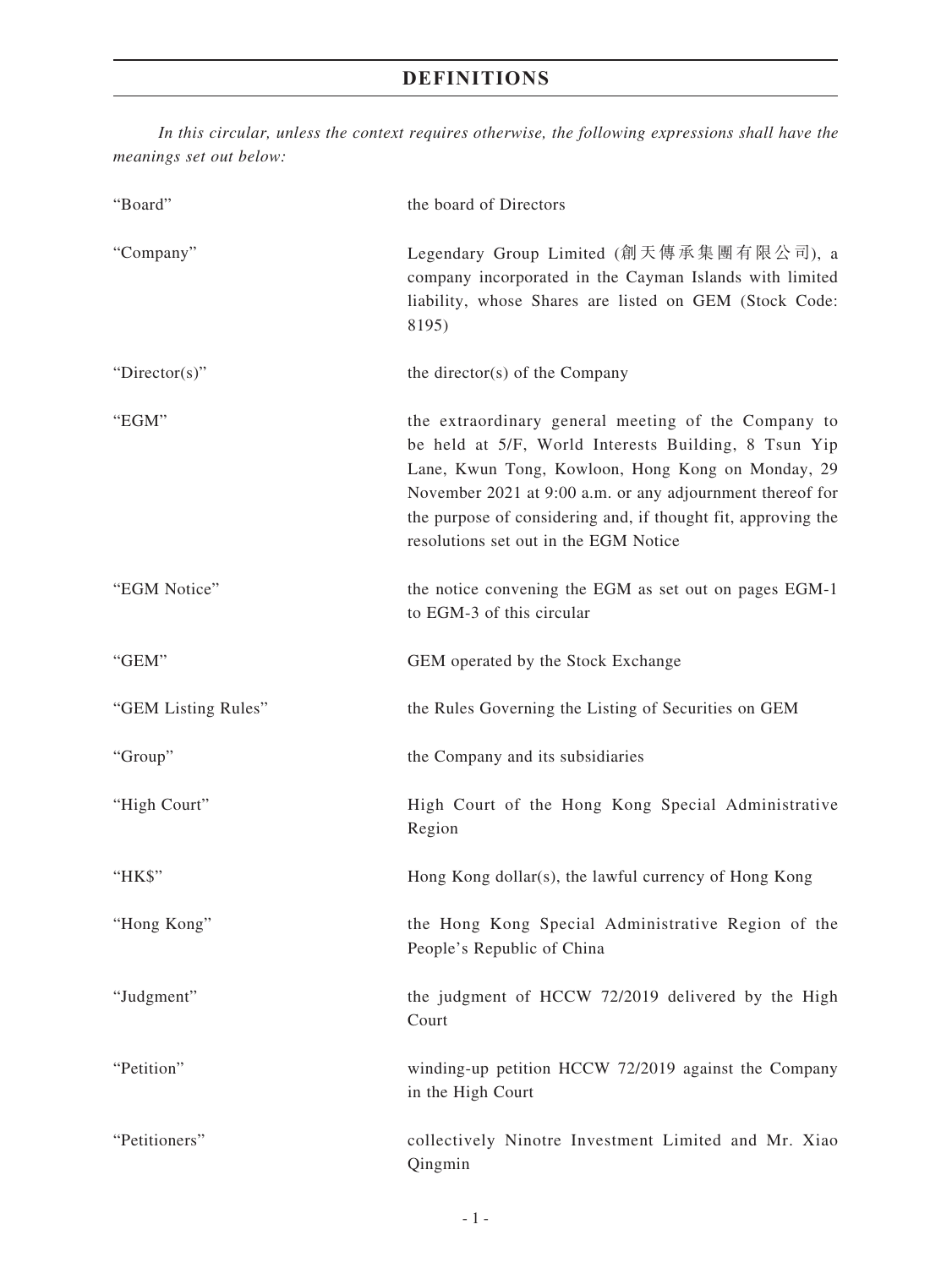# **DEFINITIONS**

| "Red 5 Investment"        | the investment in 47.63% of equity interest in Red 5 Studio,<br>Inc., the principal activities of which and its subsidiaries<br>are development of innovative entertainment software and<br>online games in the United States of America, Europe, the<br>People's Republic of China and Southeast Asia |
|---------------------------|--------------------------------------------------------------------------------------------------------------------------------------------------------------------------------------------------------------------------------------------------------------------------------------------------------|
| "Respondents"             | collectively Strong Light Investments Limited and Flying<br>Mortgage Limited, each a "Respondent"                                                                                                                                                                                                      |
| "Share $(s)$ "            | ordinary share(s) of HK\$0.0005 each in the share capital of<br>the Company                                                                                                                                                                                                                            |
| "Shareholder(s)"          | $holder(s)$ of the Share $(s)$                                                                                                                                                                                                                                                                         |
| "Stock Exchange"          | The Stock Exchange of Hong Kong Limited                                                                                                                                                                                                                                                                |
| "substantial shareholder" | has the meaning ascribed to it under the GEM Listing Rules                                                                                                                                                                                                                                             |
| $``\%"$                   | per cent.                                                                                                                                                                                                                                                                                              |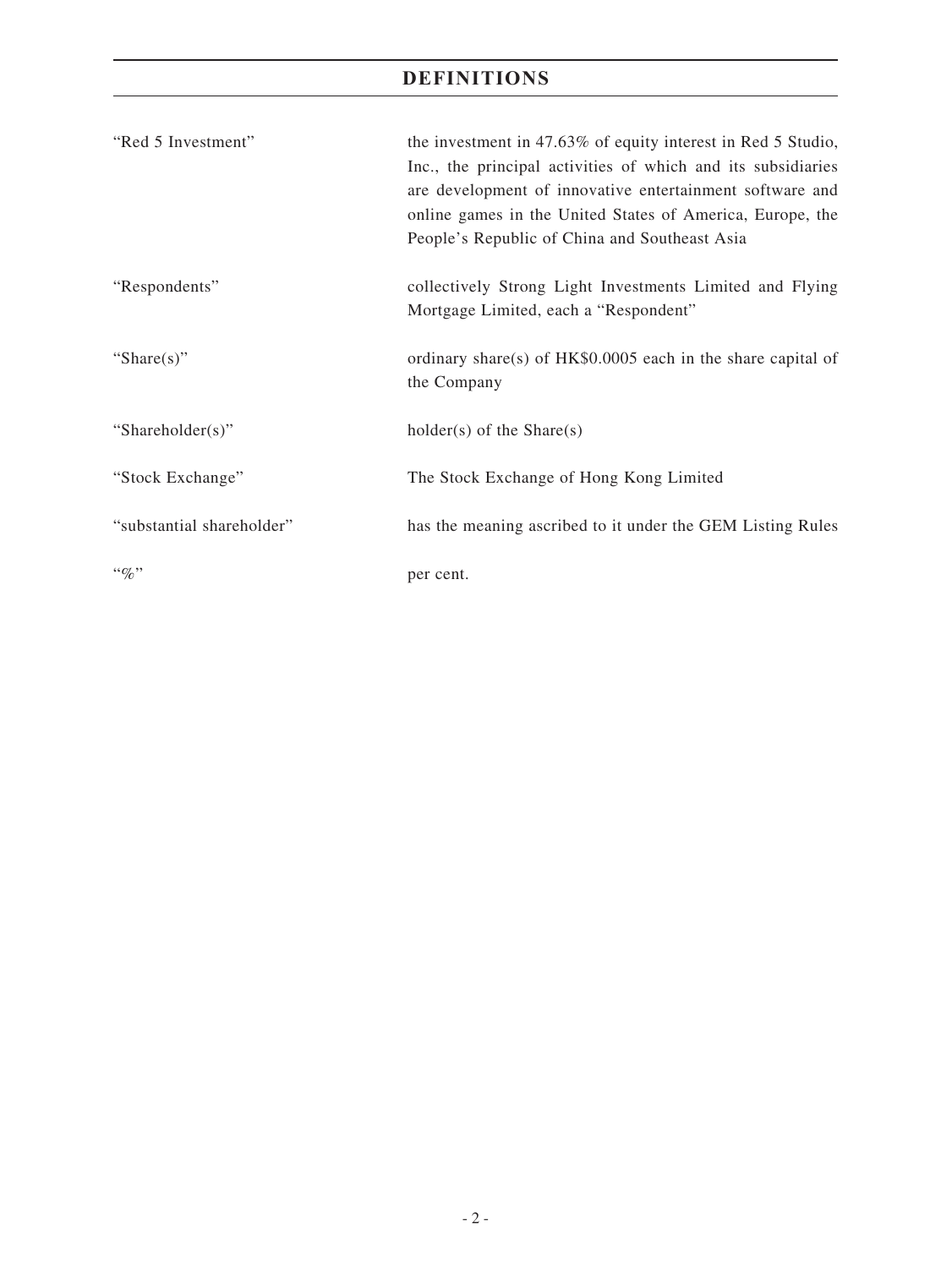

# **LEGENDARY GROUP LIMITED**

**創天傳承集團有限公司**

*(incorporated in the Cayman Islands with limited liability)*

**(Stock Code: 8195)**

*Executive Directors:* Mr. Yuen Yu Sum *(Chairman)* Mr. Chan Lap Jin Kevin

*Non-executive Director:* Mr. Law Wing Chung

*Independent non-executive Directors:* Mr. Chung Chin Kwan Mr. Chan Kim Fai Eddie Mr. Ng Chi Ho Dennis Mr. Chung Kwok Pan

*Registered office:* Maples Corporate Services Limited P.O. Box 309, Ugland House Grand Cayman, KY-1104 Cayman Islands

*Headquarter and principal place of business in Hong Kong:* 5/F, World Interests Building 8 Tsun Yip Lane Kwun Tong, Kowloon Hong Kong

5 November 2021

*To the Shareholders*

Dear Sir or Madam,

### **PROPOSED OBJECTION TO WINDING UP PETITION AND NOTICE OF EXTRAORDINARY GENERAL MEETING**

#### **INTRODUCTION**

References are made to the announcements of the Company dated 11 March 2019, 12 March 2019, 8 May 2019, 20 May 2019, 4 July 2019, 22 July 2019, 29 July 2019 and 26 November 2019, 23 January 2020, 10 February 2020, 19 October 2021, 1 November 2021 and 3 November 2021 and the first quarter report of the Company for the three months ended 30 June 2021 dated 13 August 2021 relating to the winding up petition made by the Petitioners against the Company.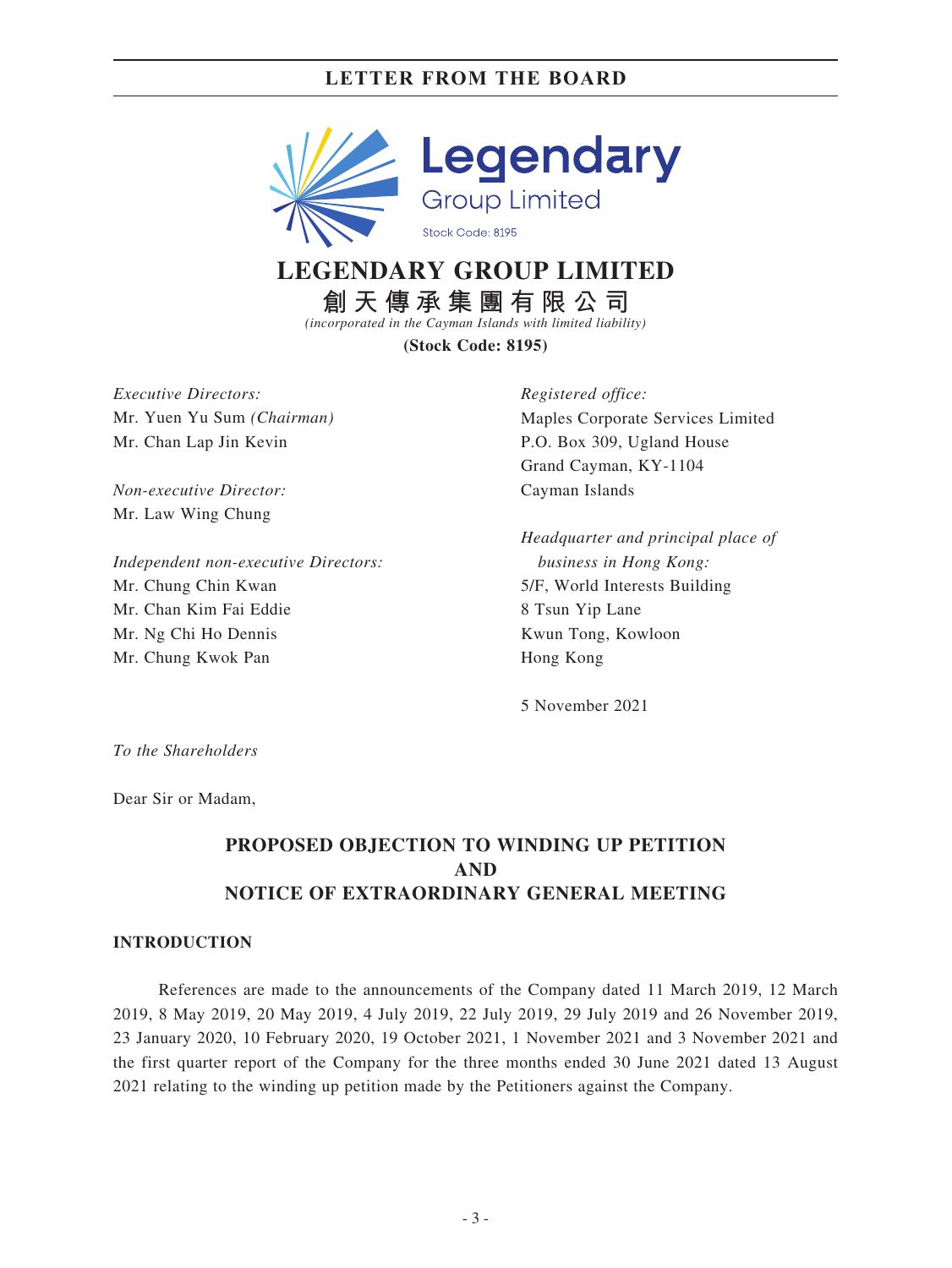On 7 March 2019, the Company received a winding up petition dated 7 March 2019 (reamended by the Petitioners on 3 December 2019) filed by the Petitioners, who were then together holding over 3% of the then issued shares of the Company, in the High Court against the Company.

The 1st Respondent, Strong Light Investments Limited held 23.41% and the 2nd Respondent, Flying Mortgage Limited, held 10.39% of the Company's then issued shares respectively. The Petitioners pray (i) that the Company be wound up pursuant to the Companies (Winding Up and Miscellaneous Provisions) Ordinance (Cap. 32); (ii) that the High Court make such other orders as are deemed to be just and equitable; and (iii) that provision be made for Petitioners' costs.

The Petitioners alleged that it is just and equitable that the Company be wound up on, *inter alia*, the following grounds. Two of the Company's beneficial shareholders (the "**Shareholders A**") have been controlling the then issued shares of the Company through several corporations including Strong Light Investments Limited and Flying Mortgage Limited. Further, the Shareholders A gained control of the then Board since early 2016 with the assistance of its then Directors, namely Mr. Ng Ka Ho and Mr. Ma Chi Ming (both resigned on 7 May 2019). The Petitioners alleged with the abovementioned control of the then Board, the Shareholders A caused the Company to engage in ultra vires and fraudulent transactions causing losses to the Company and the Shareholders.

#### **WINDING UP BY THE HIGH COURT**

On 18 October 2021, the High Court delivered the Judgment of HCCW 72/2019. In the Judgment, the Honourable Mr. Justice Harris ruled, among other things:

- (i) The Company be wound up on 1 November 2021 on which date the order will be made in open court.
- (ii) There be general liberty to the Petitioners, the Respondents, the Company and Shareholders to apply.
- (iii) A costs order *nisi* that the Respondents pay the Petitioners costs of the proceedings with certificate for two counsel such costs to be taxed if not agreed.

On 1 November 2021, the interested parties appeared before the Honourable Mr. Justice Harris and were legally represented. Strong Light Investments Limited (the 1st Respondent) was represented by Mr. José-Antonio Maurellet, Senior Counsel, Mr. Alan Kwong and Mr. Michael Ng. The executive Directors and the Shareholders, Mr. Yuen Yu Sum and Mr. Chan Lap Jin Kevin were represented by Mr. Look-Chan Ho and Mr. Jiang Zixin. A substantial shareholder, Lui Yu Kin, holding approximately 7.23% of the issued share capital of the Company was represented by Mr. Benjamin Yu, Senior Counsel and Ms. Andrea Yu. Other than the 1st Respondent, the other interested parties were seeking the High Court's permission to reconsider and reopen the Judgment.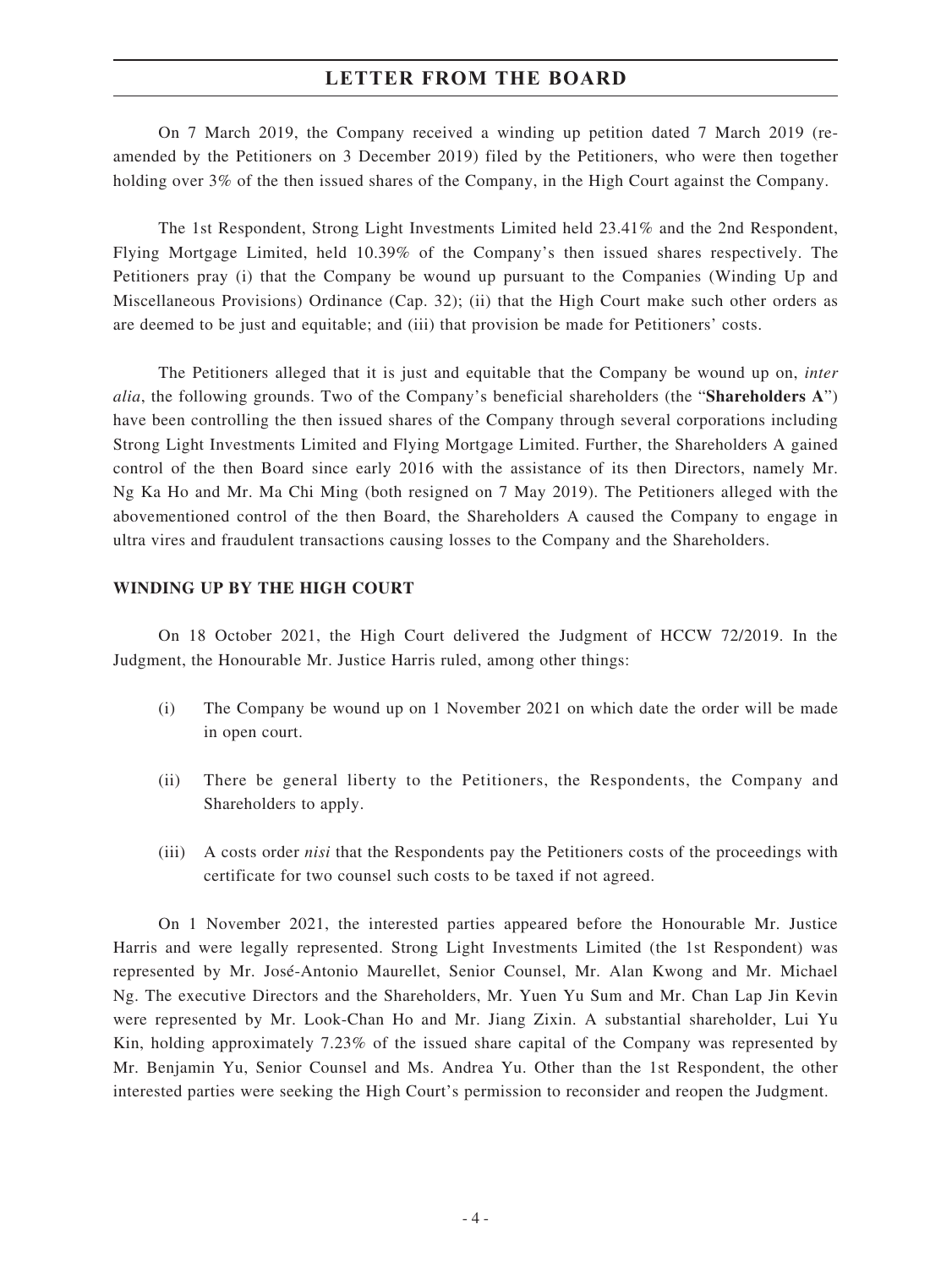After hearing the legal representatives, the High Court did not make a winding-up order. The High Court ordered that the petition be adjourned to a case management conference at 9:30 a.m. on 9 December 2021, and gave leave for any interested parties including the Company and contributories of the Company who wish to file evidence to oppose the petition to file evidence by **4:30 p.m. on 29 November 2021**. The Petitioners did not object to the aforesaid directions in the hearing.

The winding-up petition is now adjourned until **9:30 a.m. on 9 December 2021** for a Case Management Conference for the High Court to give further directions for the substantial hearing which will be fixed for a date in mid-2022 (*currently 3 days are reserved for the substantial hearing until further notice*).

The full judgment is available for reviewing on the website of the Judiciary of Hong Kong (http://www.judiciary.hk).

#### **PROPOSED OBJECTION TO WINDING UP PETITION**

The Company is disappointed with the Judgment and is seeking legal advice thereon, and on the appropriate actions that should be taken, should there be any.

The Company is given to understand that the 1st Respondent is seeking legal advice and seriously considering lodging an appeal against the Judgment and applying for stay of execution if a winding-up order is granted. The Company is further given to understand that the other Shareholders are also seeking legal advice and are participating in the application to the High Court to reopen and reconsider the Judgment.

The Board reiterates that the Company is solvent and its operations remain normal. In the event that the Company is wound up, the value of the Company would be irreversibly destroyed, with likely no recovery for the Shareholders. As such, the Board is of the view that winding up of the Company would not be in the best interests of all the Shareholders.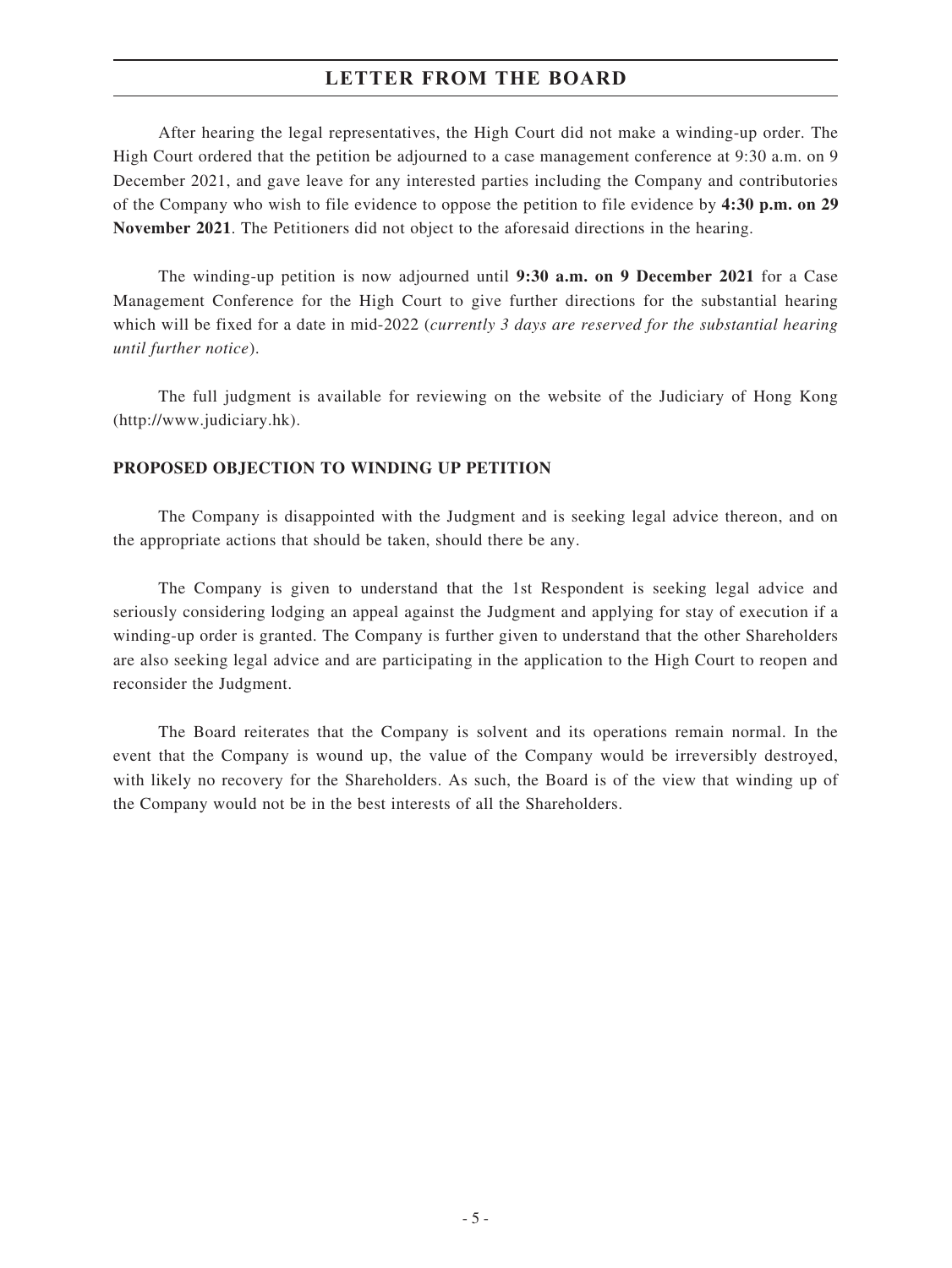#### **EGM**

A notice convening the EGM to be held at 9:00 a.m. on Monday, 29 November 2021 at 5/F, World Interests Building, 8 Tsun Yip Lane, Kwun Tong, Kowloon, Hong Kong is set out on pages EGM-1 to EGM-3 of this circular.

A form of proxy for use by the Shareholders at the EGM is enclosed with this circular. Whether or not you are able to attend the EGM, you are requested to complete the accompanying form of proxy in accordance with the instructions printed thereon and return it to Company's branch share registrar and transfer office in Hong Kong, Union Registrars Limited at Suites 3301- 04, 33/F., Two Chinachem Exchange Square, 338 King's Road, North Point, Hong Kong as soon as possible but in any event not less than 48 hours before the time appointed for holding the EGM or any adjournment thereof. Completion and return of the form of proxy will not preclude you from attending and voting in person at the EGM or any adjournment thereof should you so wish, and in such event, the form of proxy shall be deemed to be revoked.

The register of members of the Company will be closed from Wednesday, 24 November 2021 to Monday, 29 November 2021, both days inclusive, during which period no transfer of Shares will be registered. In order to qualify to attend and vote at the Meeting, all transfer documents accompanied by the relevant share certificates must be lodged with the Company's branch share registrar and transfer office in Hong Kong, Union Registrars Limited at Suites 3301-04, 33/F, Two Chinachem Exchange Square, 338 King's Road, North Point, Hong Kong, for registration not later than 4:00 p.m. on Tuesday, 23 November 2021.

All the resolution(s) proposed to be approved at the EGM will be taken by poll and an announcement will be made by the Company after the EGM on the results of the EGM.

#### **RESPONSIBILITY STATEMENT**

This circular, for which the Directors collectively and individually accept full responsibility, includes particulars given in compliance with the GEM Listing Rules for the purpose of giving information with regard to the Group. The Directors, having made all reasonable enquiries, confirm that to the best of their knowledge and belief the information contained in this circular is accurate and complete in all material respects and not misleading or deceptive, and there are no other matters the omission of which would make any statement herein or this document misleading.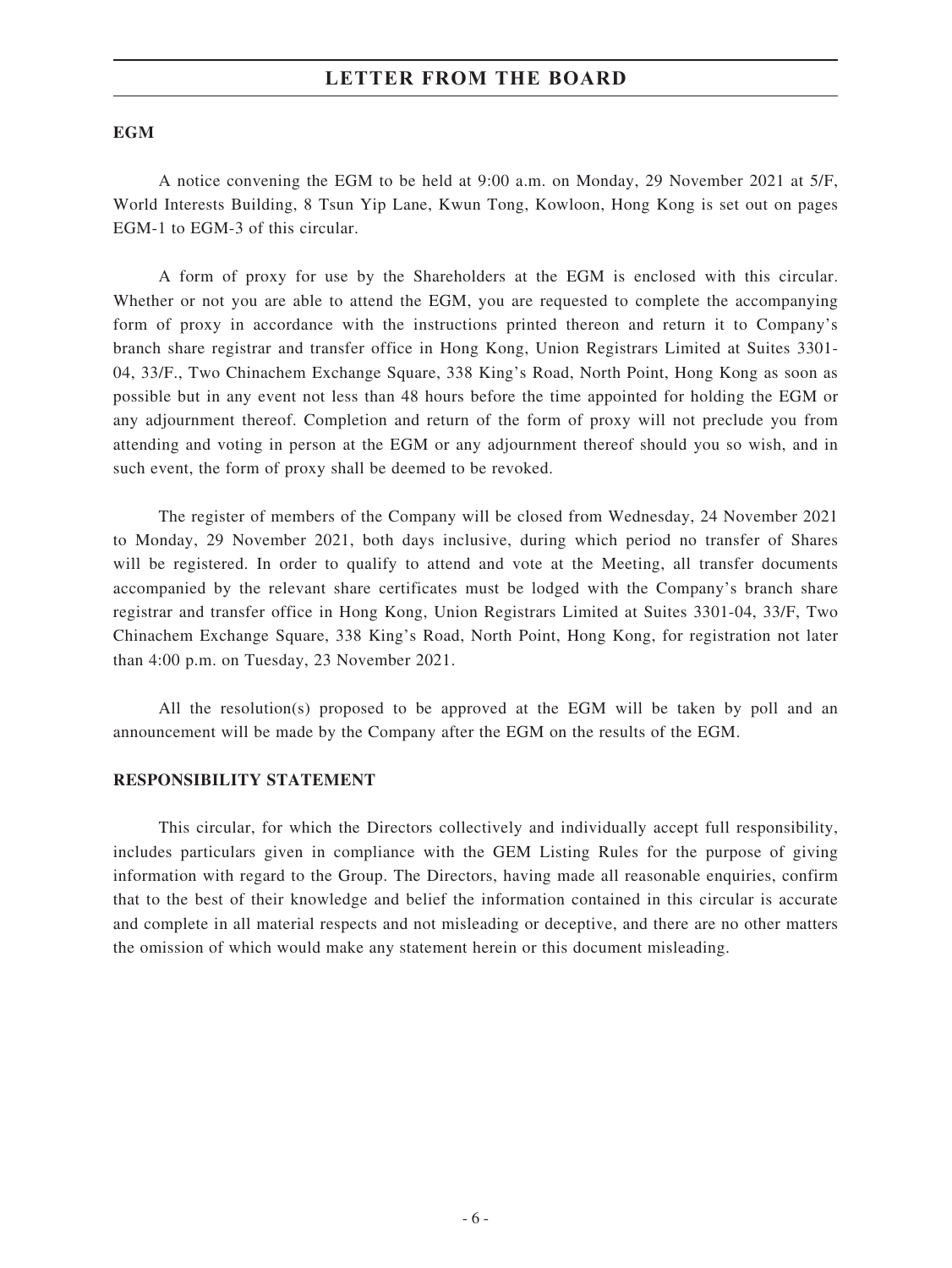#### **RECOMMENDATION**

With a view to provide an opportunity to the Shareholders to express their views on the Petition, special resolution numbered 1 will be proposed at the EGM to approve the Company be wound up in accordance with the Petition. Based on the discussion above, the Directors consider that such proposed resolution is not in the best interests of the Company and the Shareholders as a whole and recommend the Shareholders to vote against such resolution to be proposed at the EGM.

Special resolution numbered 2 will be proposed at the EGM to approve the Company to take necessary legal action(s) to oppose the Petition. Based on the discussion above, the Directors consider that such proposed resolution is in the interests of the Company and the Shareholders as a whole and therefore recommend the Shareholders to vote in favour of such resolution to be proposed at the EGM.

> By Order of the Board **Legendary Group Limited Yuen Yu Sum** *Chairman and executive Director*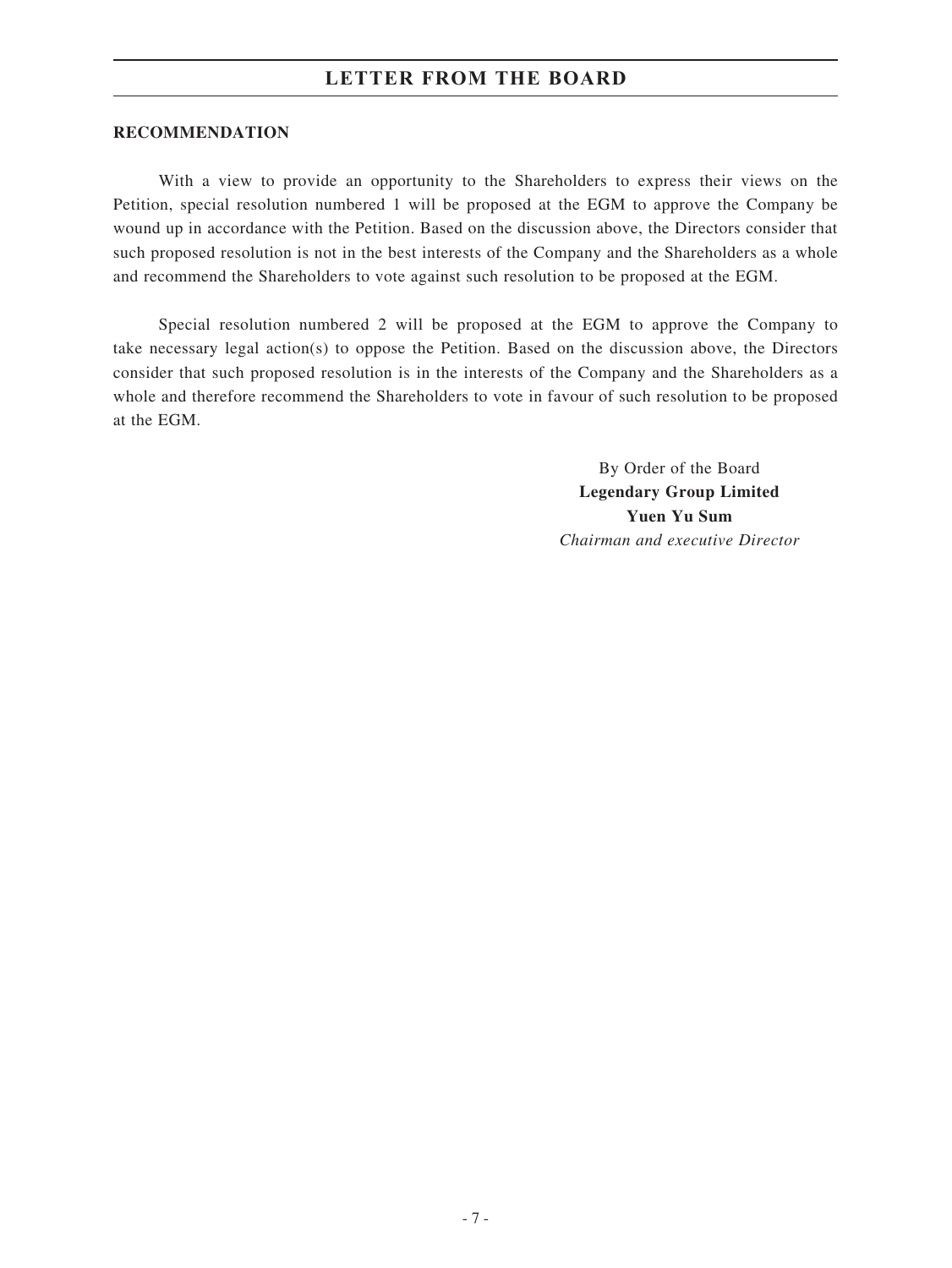### **NOTICE OF EGM**



**(Stock Code: 8195)**

**NOTICE IS HEREBY GIVEN** that an extraordinary general meeting (the "**Meeting**") of Legendary Group Limited (the "**Company**") will be held at 5/F, World Interests Building, 8 Tsun Yip Lane, Kwun Tong, Kowloon, Hong Kong at 9:00 a.m. on Monday, 29 November 2021, for the purpose of considering and, if thought fit, passing the following resolutions as special resolutions:

#### **SPECIAL RESOLUTIONS**

- 1. "**THAT** the Company be wound up pursuant to the Companies (Winding Up and Miscellaneous Provisions) Ordinance, Cap 32 in accordance with the winding-up petition HCCW 72/2019."
- 2. "**THAT** the Company to take necessary legal action(s) to oppose the winding-up petition HCCW 72/2019 against the Company in the High Court of the Hong Kong Special Administrative Region."

By Order of the Board **Legendary Group Limited Yuen Yu Sum** *Chairman and executive Director*

Hong Kong, 5 November 2021

*Registered Office:* Maples Corporate Services Limited P.O. Box 309, Ugland House Grand Cayman, KY-1104 Cayman Islands

*Headquarter and principal place of business in Hong Kong:* 5/F, World Interests Building 8 Tsun Yip Lane Kwun Tong Kowloon Hong Kong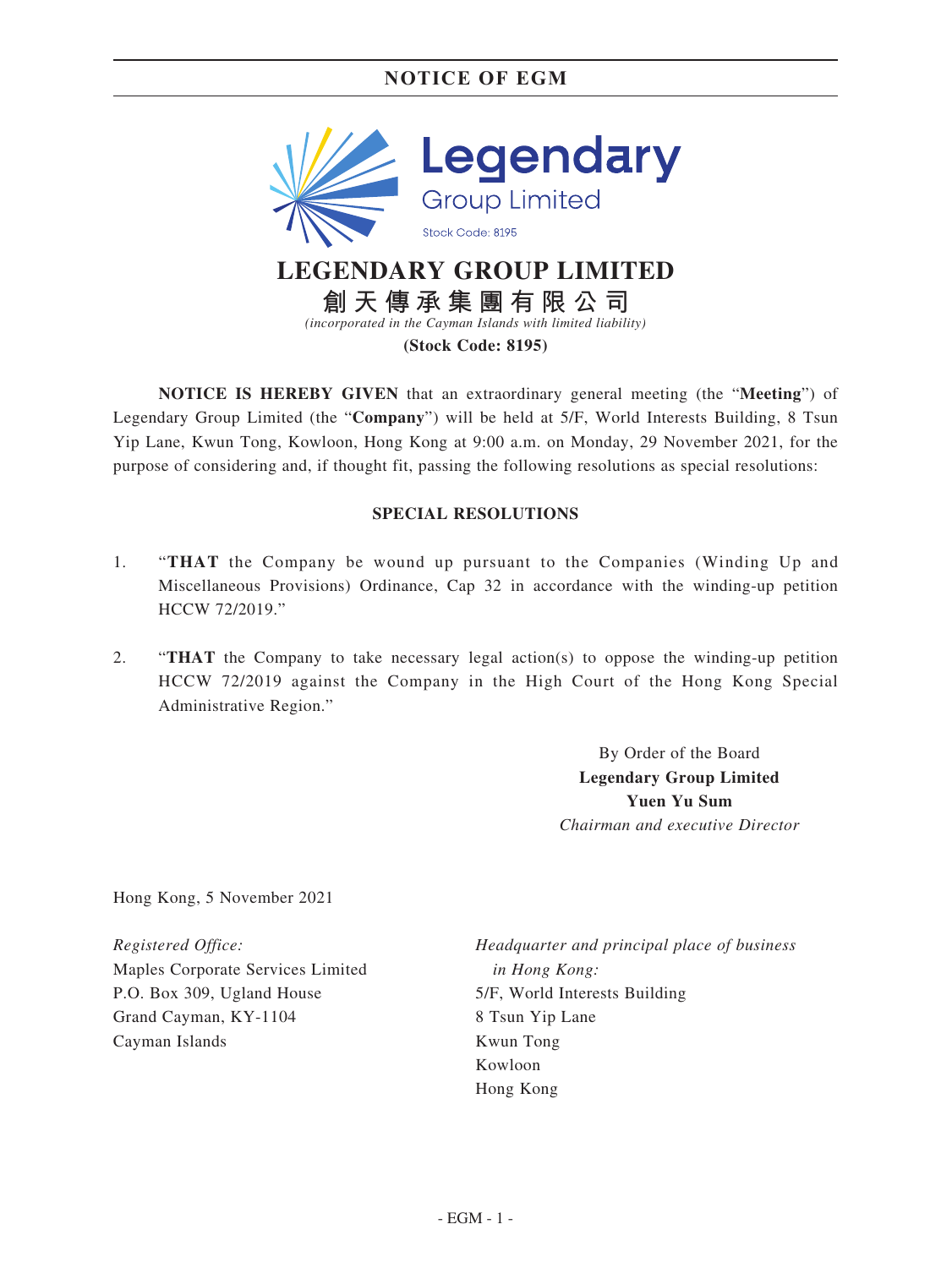### **NOTICE OF EGM**

#### *Notes:*

- 1. A member entitled to attend and vote at the Meeting is entitled to appoint one or more proxy to attend and, subject to the provisions of the articles of association of the Company, to vote on his behalf. A proxy need not be a member of the Company but must be present in person at the Meeting to represent the member. If more than one proxy is so appointed, the appointment shall specify the number and class of shares in respect of which each such proxy is so appointed.
- 2. In order to be valid, the form of proxy and the power of attorney (if any), under which it is signed or a notarially certified copy thereof, must be lodged, at the office of the Company's branch share registrar and transfer office in Hong Kong, Union Registrars Limited at Suites 3301-04, 33/F., Two Chinachem Exchange Square, 338 King's Road, North Point, Hong Kong not less than 48 hours before the time appointed for the holding of the Meeting or any adjourned meeting.
- 3. Completion and return of a form of proxy will not preclude members of the Company from attending and voting in person at the Meeting or any adjournment thereof should they so wish and in such event, the form of proxy shall be deemed to be revoked.
- 4. Where there are joint registered holders of any Shares, any one of such persons may vote at the Meeting, either personally or by proxy, in respect of such Shares as if he were solely entitled thereto; but if more than one of such joint holders be present at the Meeting personally or by proxy, that one of the said person as present whose name stands first on the register in respect of such Share shall alone be entitled to vote in respect thereof.
- 5. For the purpose of determining the entitlement to attend and vote at the Meeting, the register of members of the Company will be closed from Wednesday, 24 November 2021 to Monday, 29 November 2021, both days inclusive, during which period no transfer of Shares will be registered. In order to qualify to attend and vote at the Meeting, all transfer documents accompanied by the relevant share certificates must be lodged with the Company's branch share registrar and transfer office in Hong Kong, Union Registrars Limited at Suites 3301-04, 33/F, Two Chinachem Exchange Square, 338 King's Road, North Point, Hong Kong, for registration not later than 4:00 p.m. on Tuesday, 23 November 2021.
- 6. As at the date of this notice, the Board comprises Mr. Yuen Yu Sum (Chairman) and Mr. Chan Lap Jin Kevin as executive Directors, Mr. Law Wing Chung as non-executive Director and Mr. Chung Chin Kwan, Mr. Ng Chi Ho Dennis, Mr. Chan Kim Fai Eddie and Mr. Chung Kwok Pan as independent non-executive Directors.
- 7. If Typhoon Signal No. 8 or above, or a "black" rainstorm warning or "external conditions after super typhoons" announced by the Government of Hong Kong is/are in effect any time after 6:00 a.m. on the date of the Meeting, the Meeting will be postponed. The Company will publish an announcement on the website of the Company at http://www.legendarygp.com and on the "Latest Company Announcements" page of the GEM website at www.hkgem.com to notify shareholders of the Company of the date, time and place of the rescheduled meeting.